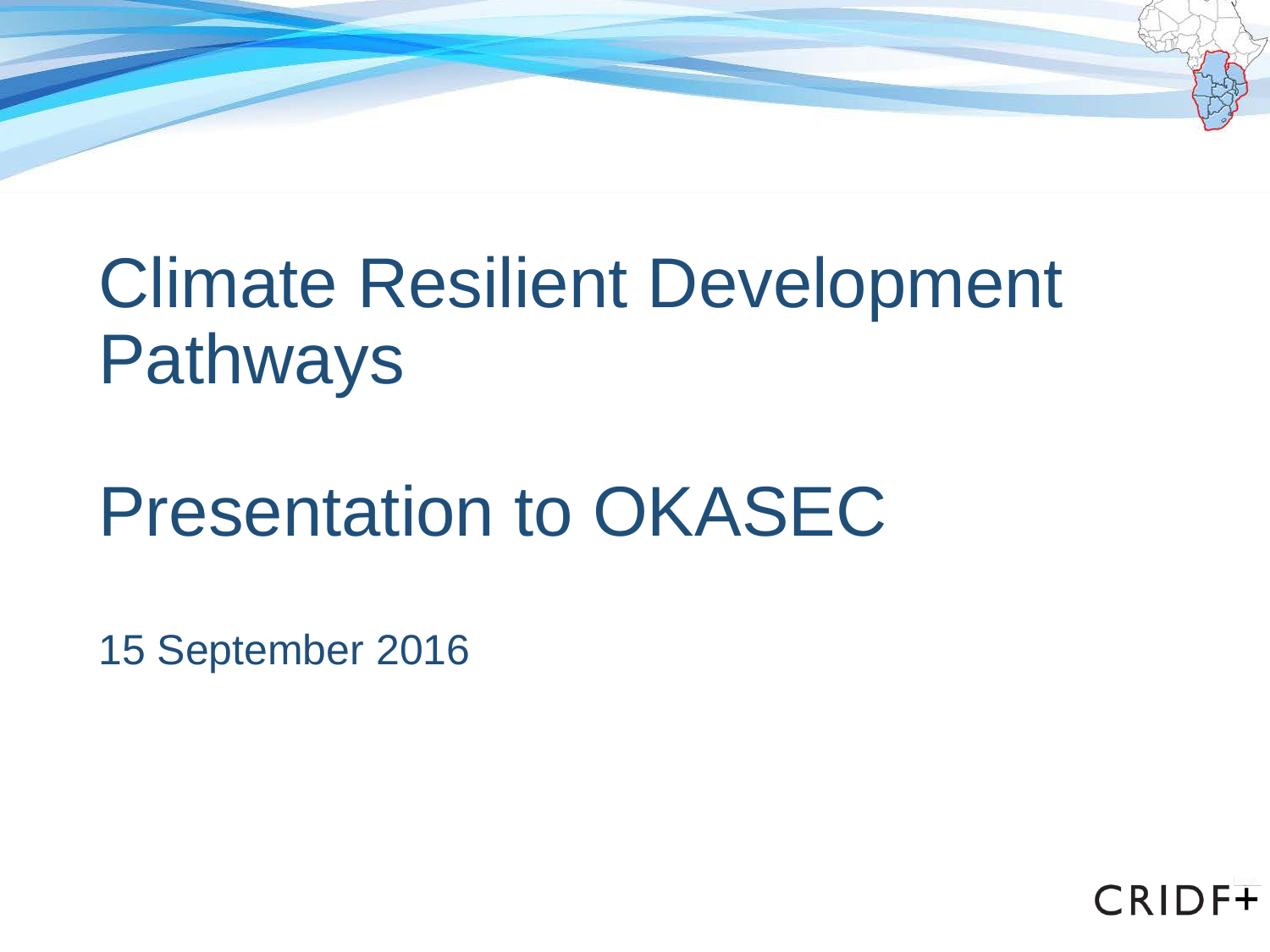#### **Contents**

#### **Introduction**

- **Problem** *what's going wrong?*  insufficient consideration of climate in the new infrastructure and economic development planning in the region
- **Solution** *how can we tackle it?*  strategic process and tools to mainstream climate resilience in planning processes
- **Political economy**  *which institutions are involved and what do we need them to do?* – RBOs, SADC and Member States

CRII

- **Work plan** *how are we going to go about it?*  6 month programme working with OKACOM to develop and pilot the CRDP
- **Summary and Q&A**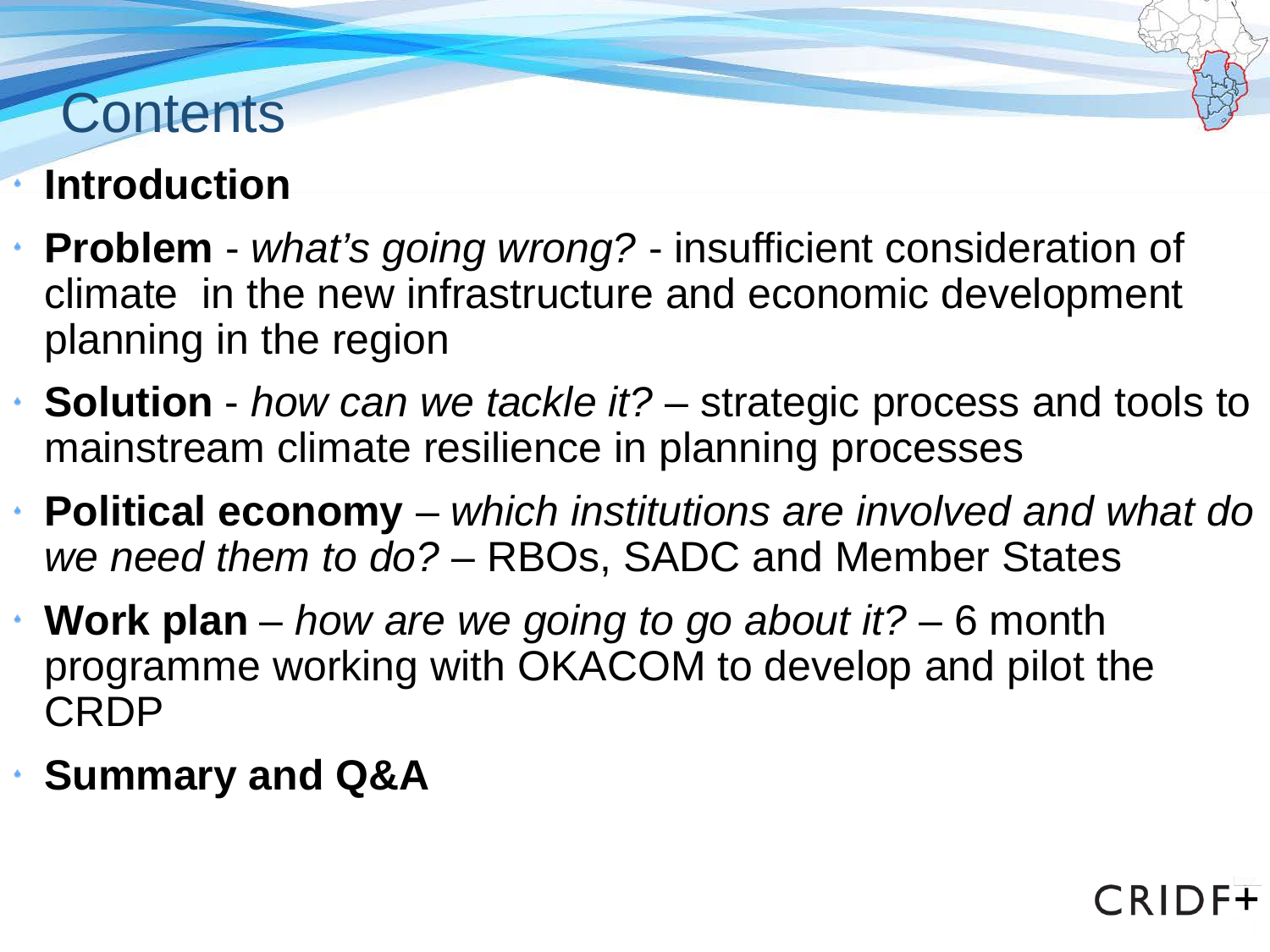#### The Problem – Overview

- Southern Africa has the following challenges:
	- Large variation in precipitation between the north of the region to the south
	- Large variation in the trade in virtual water between the north and the south of the region
	- Large variation in infrastructure provision between the north of the area and the south (North lacks infrastructure; South needs to optimise)
	- Significant poverty reduction requirements throughout the region but particularly in the north
	- Reconciling the tensions between different demands/needs for water resources
	- There is a need for strategic planning to
		- deliver more infrastructure particularly in river basins in the North

CRID

- Increase efficient water use in the south
- Reduce poverty
- Integrate climate resilience in development options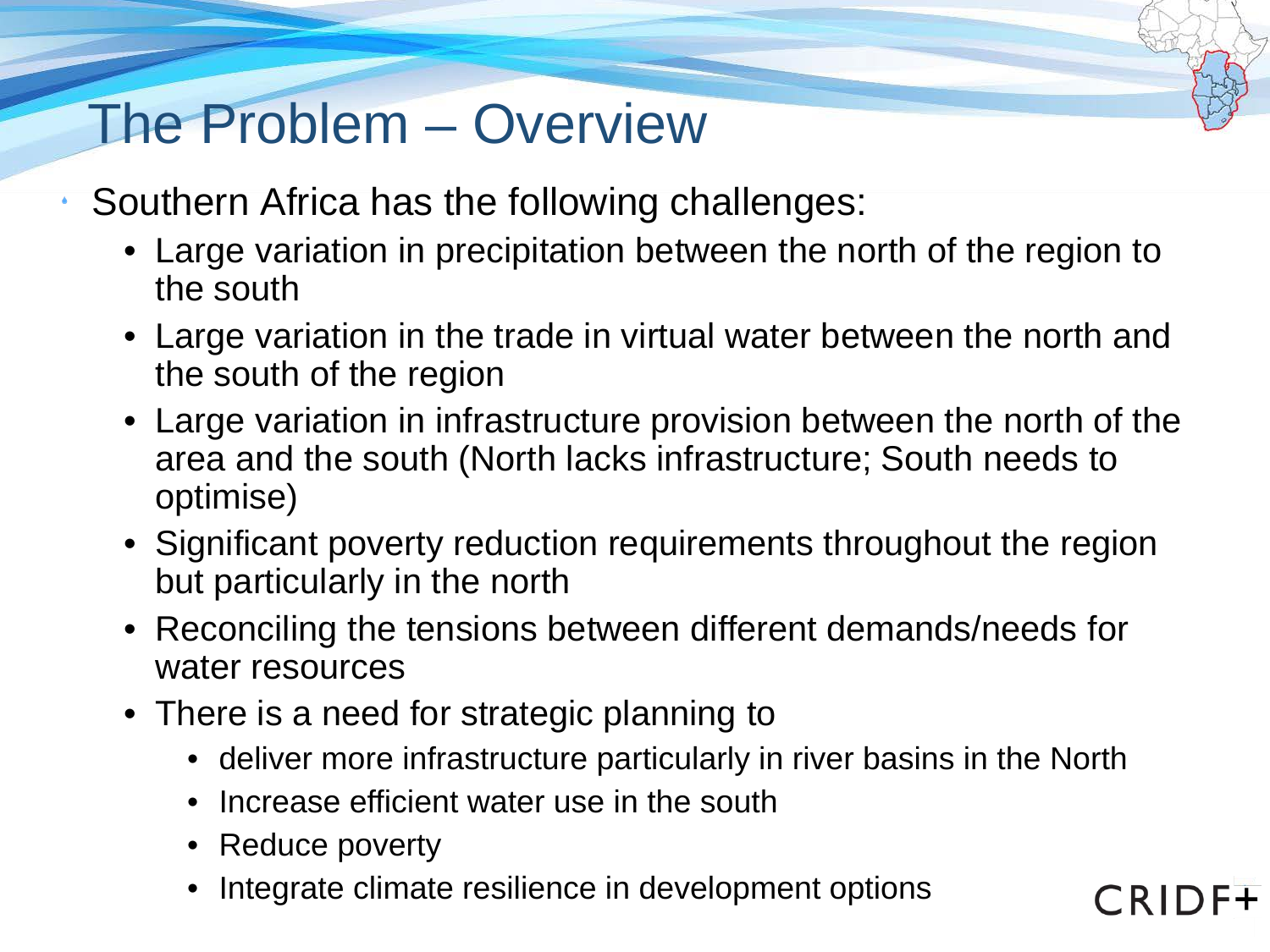## The Problem – Variation in Water Availability

- Rainfall varies widely from +2000 mm/a to < 100 mm/a.
- 15 Transboundary Basins hold 70% of surface waters.
- 5% of available water used.
- Water availability varies over time and space.

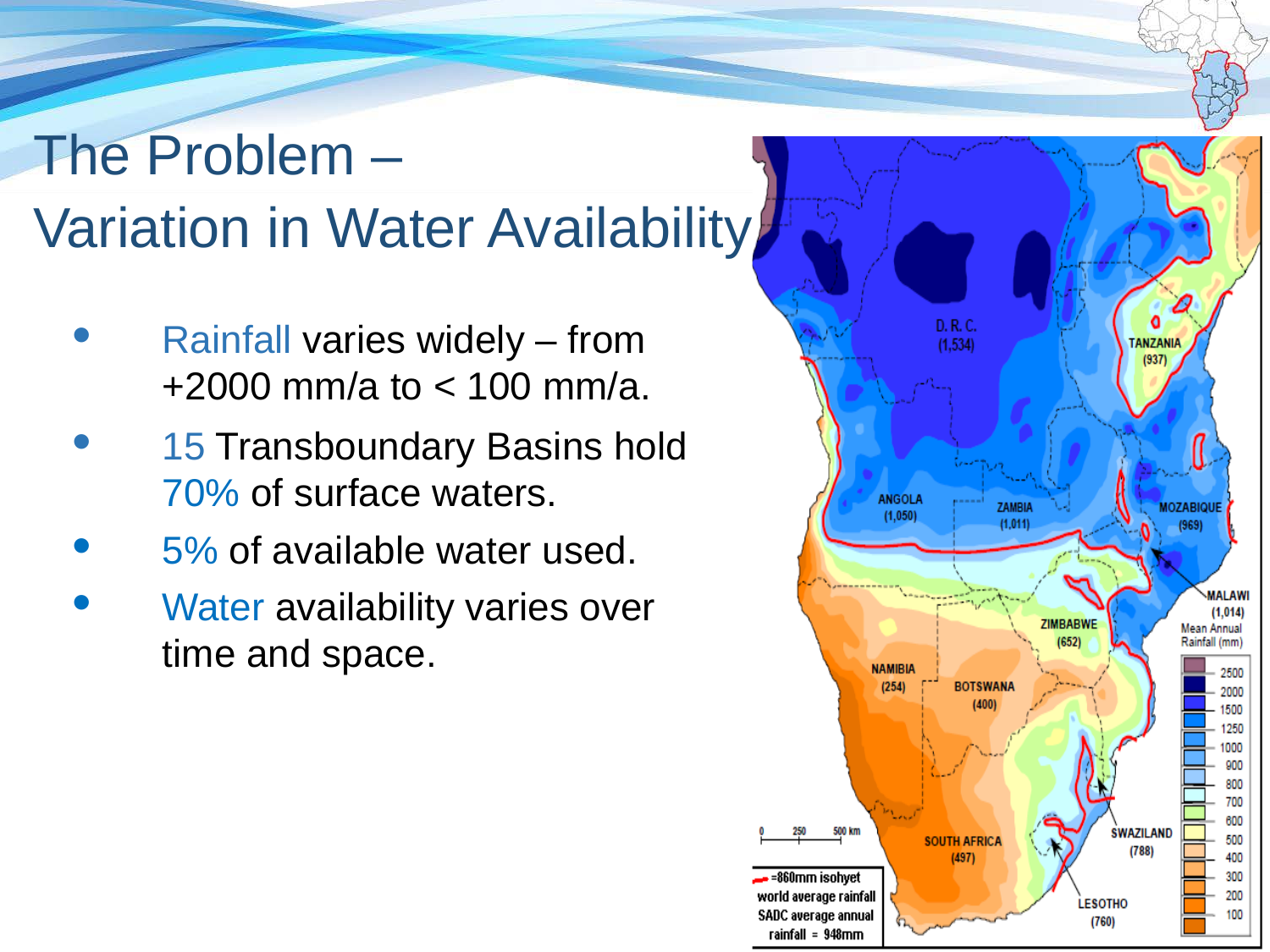#### The Problem – Trade in Virtual Water

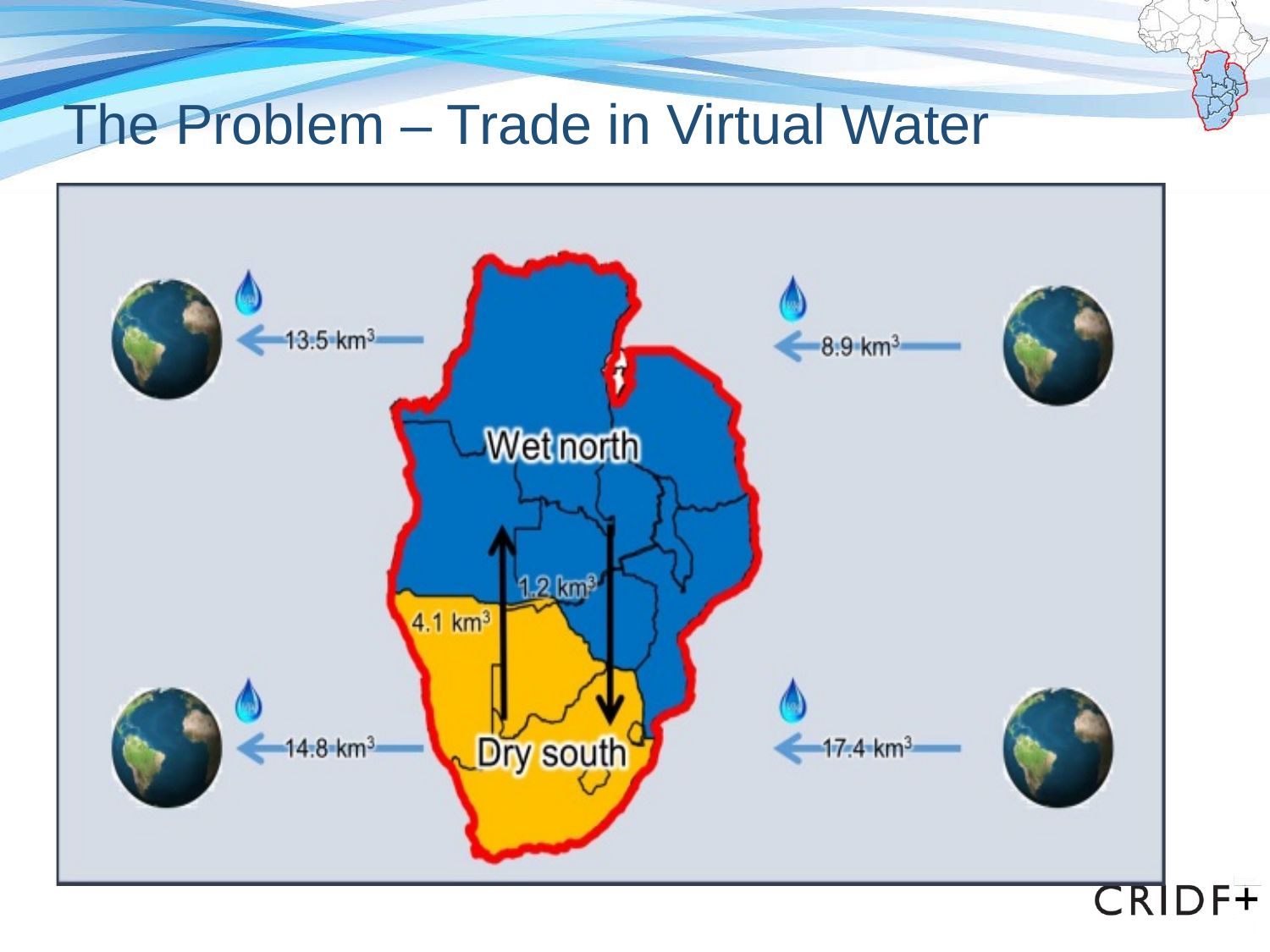#### The Problem - The Development & Poverty Challenge

- Africa has an infrastructure deficit of \$100Bn per annum
- The bulk of this deficit is for power (\$30Bn and water and  $\bullet$ sanitation \$15Bn<sup>1</sup>)
- Analysis by the African Union Commission and the African ٠ Development Bank (AfDB) shows
	- road access rates in Africa it is only 34% cf to 50% elsewhere
	- transport costs are twice as high.
	- 30 % of Africa's population has access to electricity cf 70-90%.
- Poverty eradication is at the top of the SADC agenda. Approximately half of the population living on less than \$1 a day, (International Council on Social Welfare)

#### **Further development of Southern Africa's river basins are essential**

1. http://southernafrican.news/2016/07/01/infrastructure-investment-should-benefit-all-in-drive-for-africas-transformation $\mathcal{L}$  R I D F +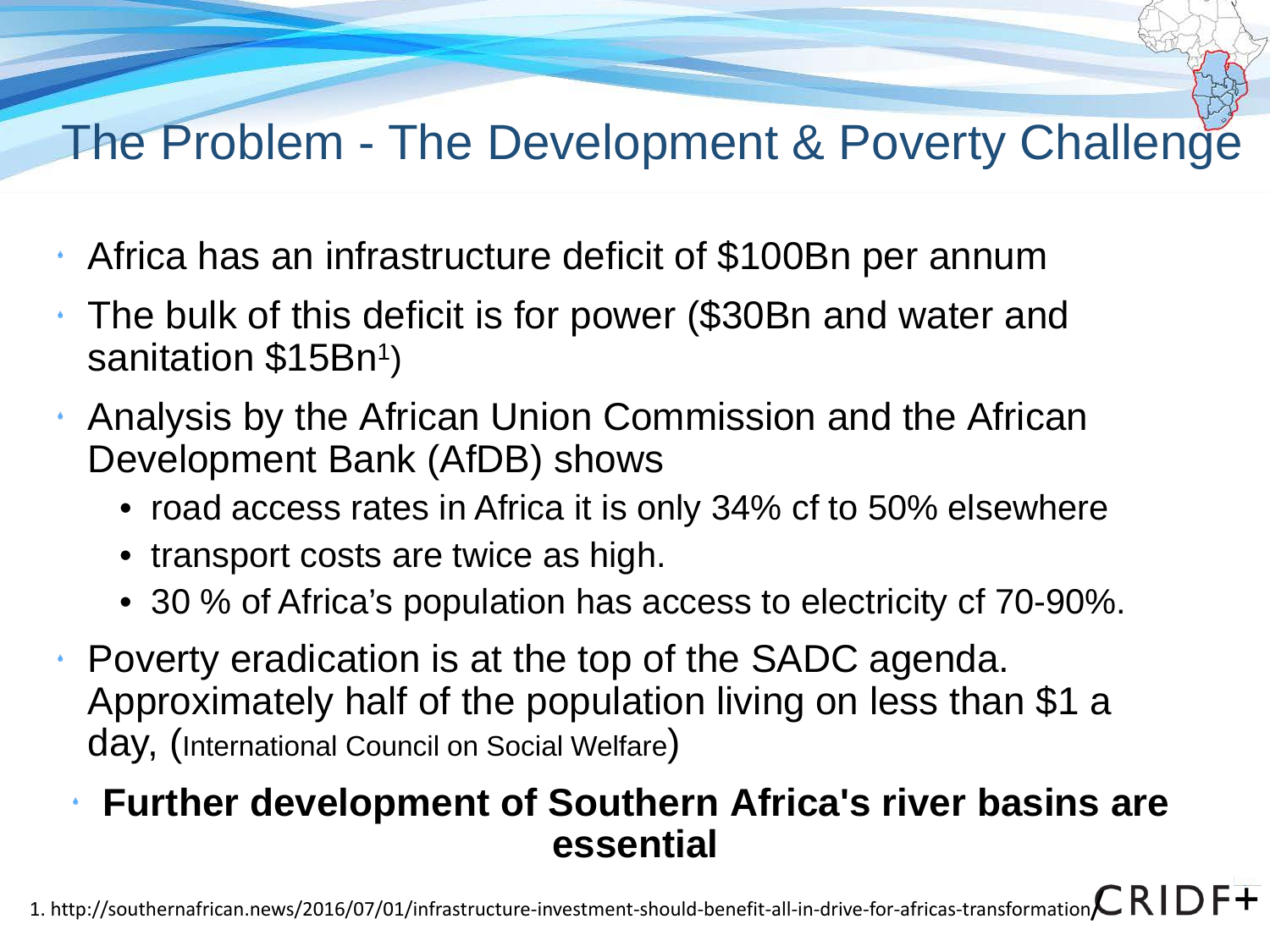#### The Problem – Reconciling the Water, Food and Energy Nexus

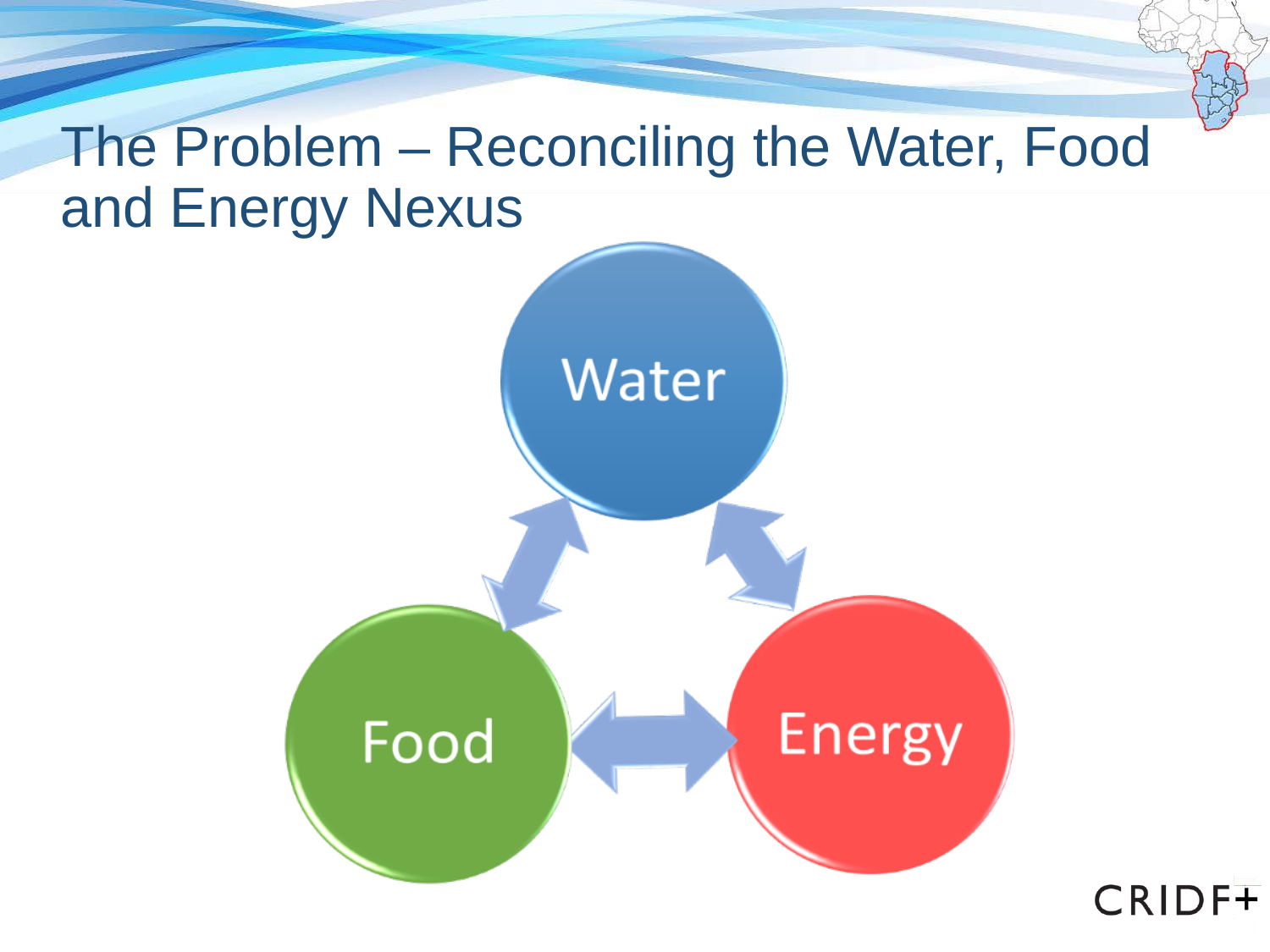#### Strategic Planning in SADC

- Infrastructure Master Plan
- Strategic transboundary planning process such the World Bank supported MSIOA processes:
	- Okavango
	- Zambezi
- **National Planning processes**
- Climate finance applications  $\bullet$ 
	- GCF is supposed to fund transformational change towards low carbon climate resilient development – i.e. finance will be available for fundamentally rethinking infrastructure in the region
- **Currently no strategic planning support tools are available to help regional policies, plans and programmes to mainstream climate resilience, nor create a baseline to measure change, nor identify opportunities for transboundary cooperationCRID**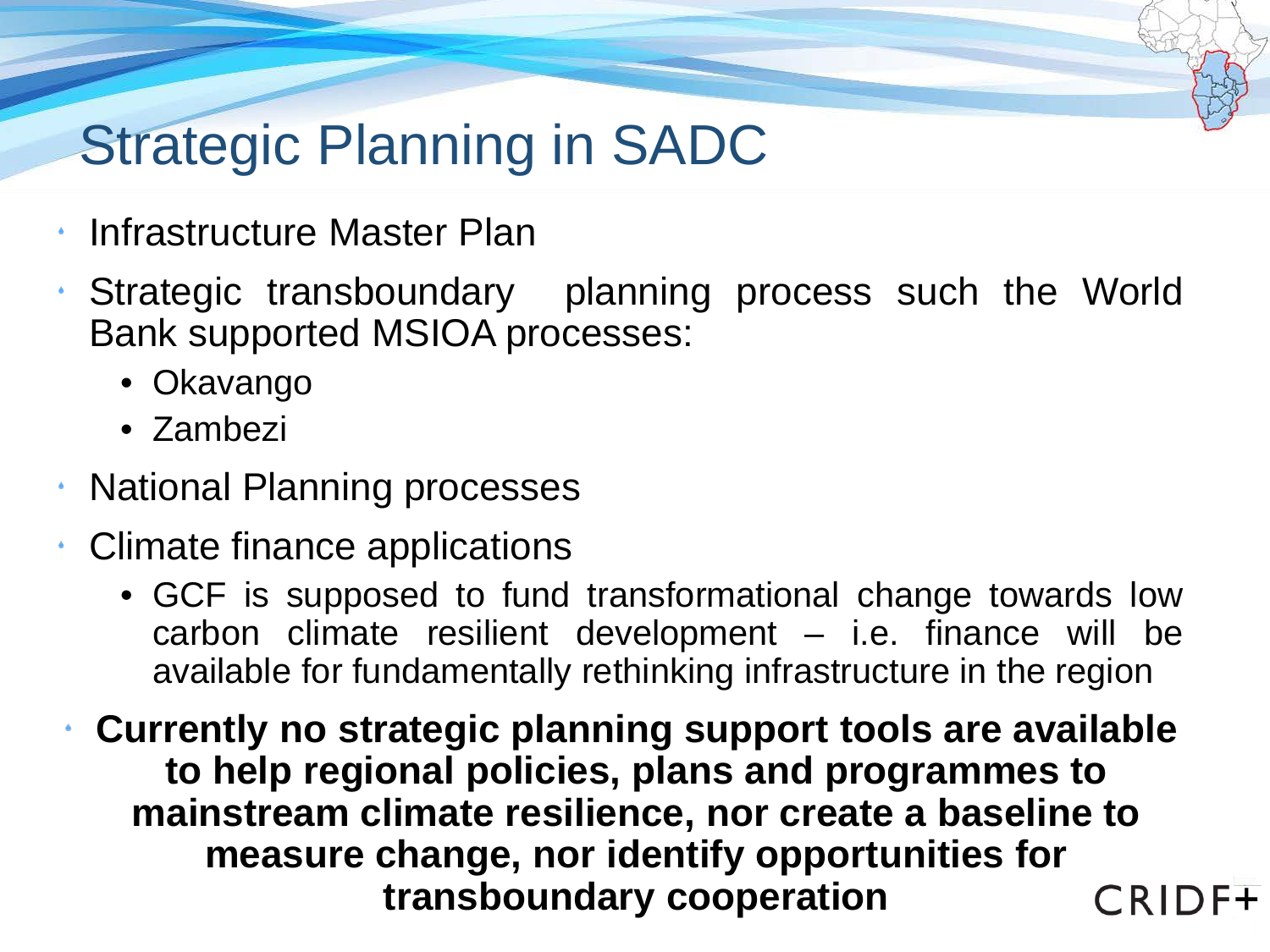#### Proposed Solution

- A strategic infrastructure and development planning support tool called **C**limate **R**esilient **D**evelopment **P**athways (**CRDP**)
- This tool will be flexible enough to apply to:
	- National infrastructure development planning processes which should consider transboundary issues
	- An international transboundary planning process.
- $\cdot$  It will consist of a framework, process and suite of methods
- It will use an evidence base to inform decision-making
- It will assess different planning options to help optimise the climate resilience, transboundary, water security and nexus trade-offs of future infrastructure / economic development plans in the region
- The approach will be tested as part of the OKACOM MSIOA processCRIDF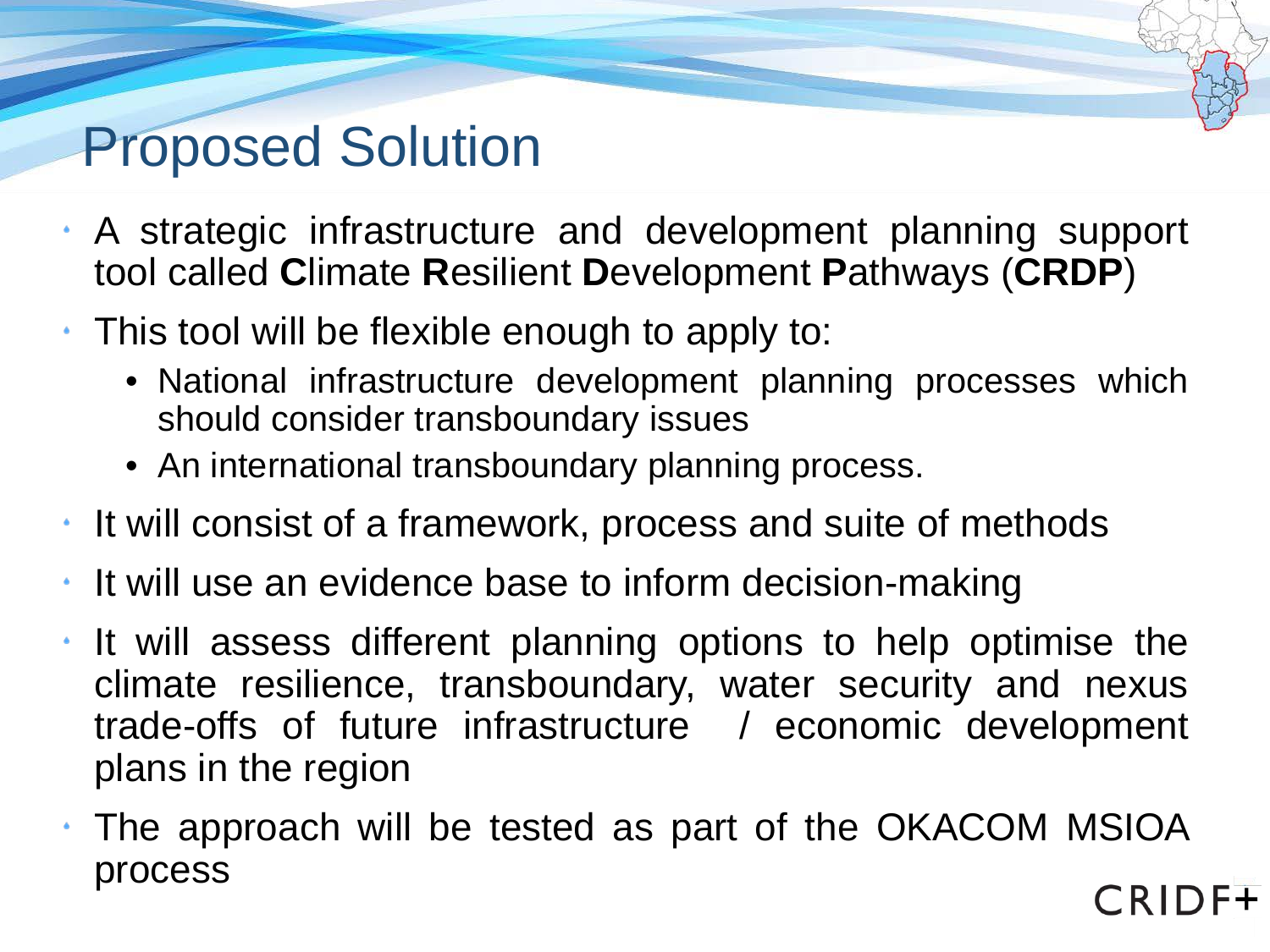Case Study Area: **Okavango** 



**CRIDF+**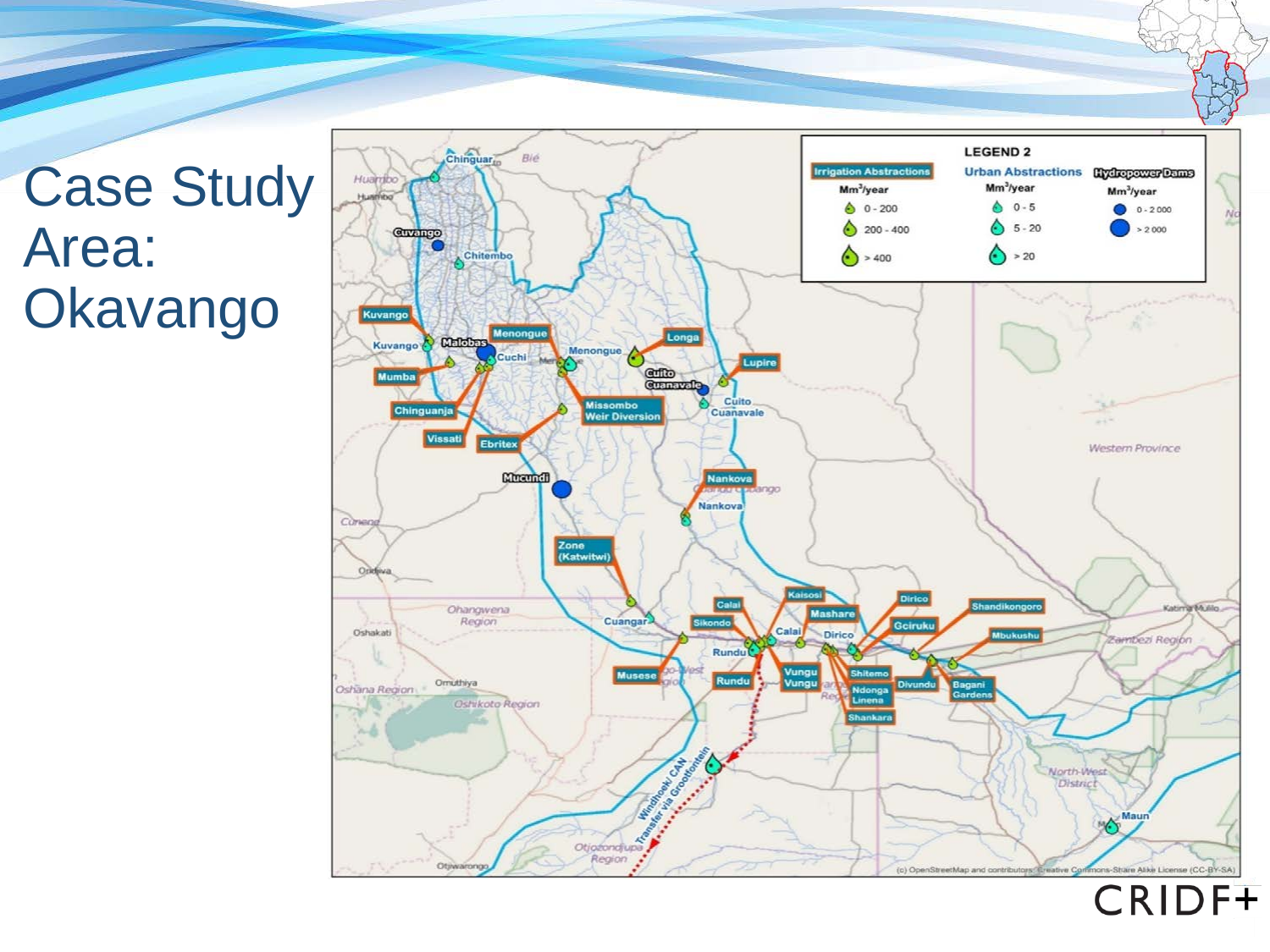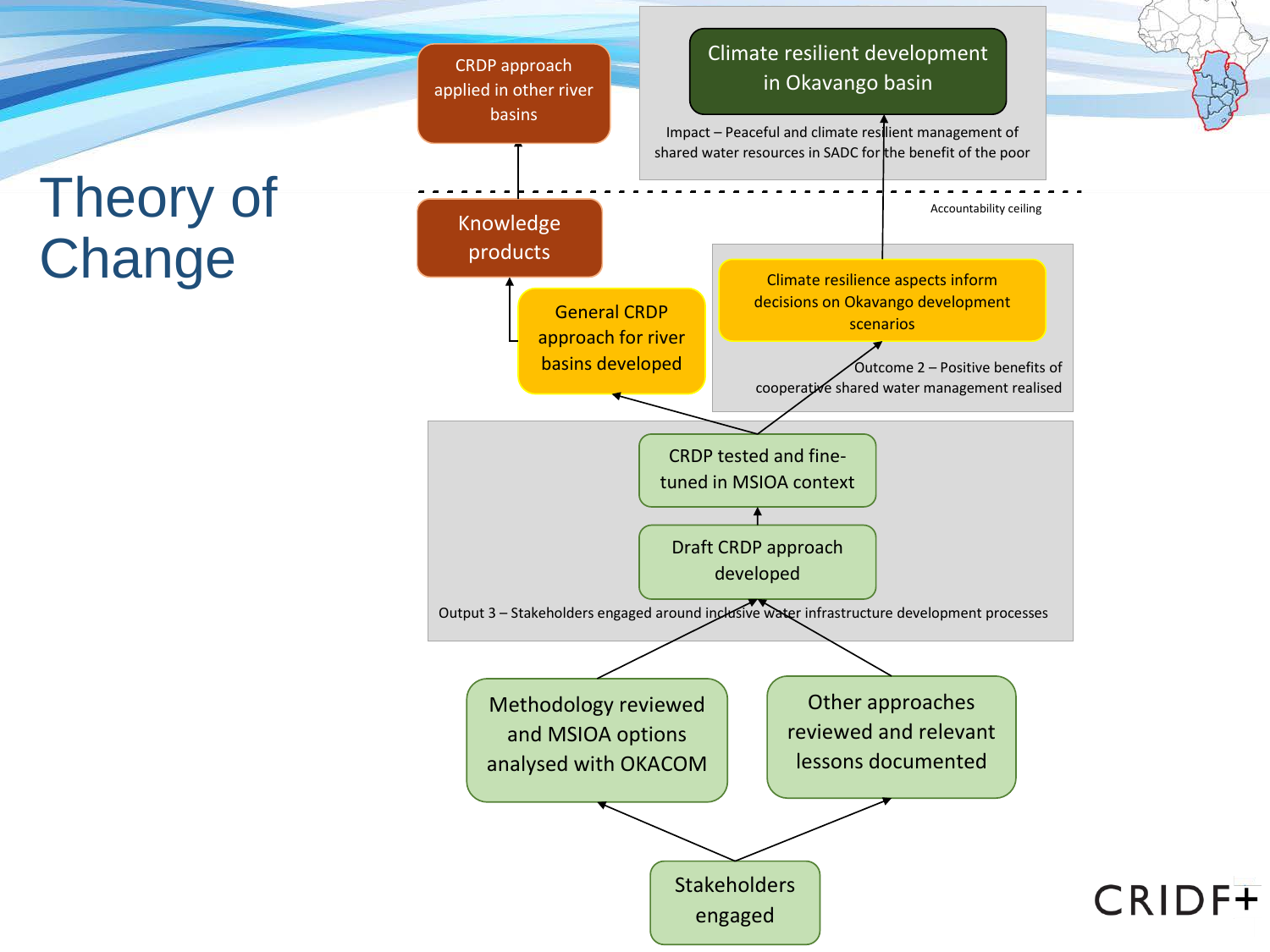## Tasks (1)

#### **Task 1: Collaborative Development of CRDP approach activities**

**Task 1.1 OKACOM engagement and review of MSIOA**

- **a. OKACOM workshop preparation**
- **b. Workshop facilitation and delivery to assess needs from CRDP process**
- **c. MSIOA team and OKACOM meeting and review of MSIOA options**
- **Task 1.2 Review of existing approaches and CRIDF tools**
- **a. Literature review of existing approaches relevant to CRDP**
- **b. Review of CRIDF tools to assess flexibility to be included in CRDP**
- **Task 1.3 Development of the CRDP approach**
- **a. Define the approach and tools to be utilised in the CRDP**
- **b. Draft the approach and accompanying guidance document**
- **Task 1 Output: Draft CRDP approach and guidance document**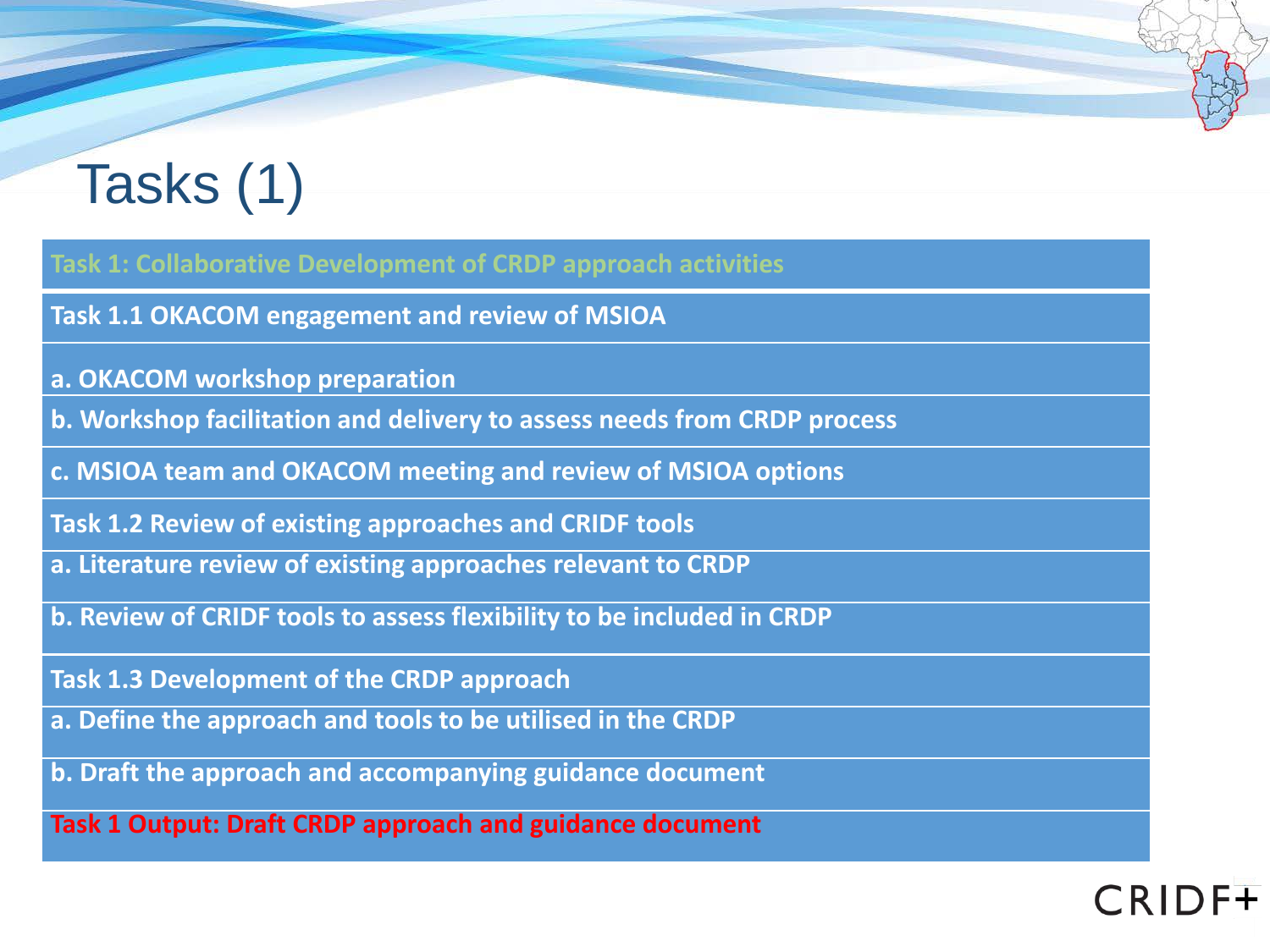## Tasks (2)

#### **Task 2: Pilot the approach activities**

**Task 2.1: Define scenarios and collect data**

**a. Identify and define the MSIOA scenarios**

**b. Collect the relevant data from MSIOA process to be utilised for the CRDP**

**Task 2.2: Conduct CRDP assessment pilot**

**a. Initial assessment of the MSIOA development scenarios**

**b. Prepare results to be presented in OKACOM workshop**

**c. Conduct workshop with OKACOM** 

**d. Finalise CRDP assessment to determine potential climate resilient options in the MSIOA**

**Task 2.3: Develop a report or inputs into the MSIOA OKACOM decision making process**

**a. Draft a short report will be produced outlining the options for climate resilient development in the MSIOA OKACOM development pathways.** 

**b. Share report with OKACOM for review and comments**

**c. Refine and finalise report**

**Task 2 Output: OKACOM climate resilient development pathway options highlighted. Options have assessed by stakeholders and the wider risks, costs and benefits are included**

**CRID**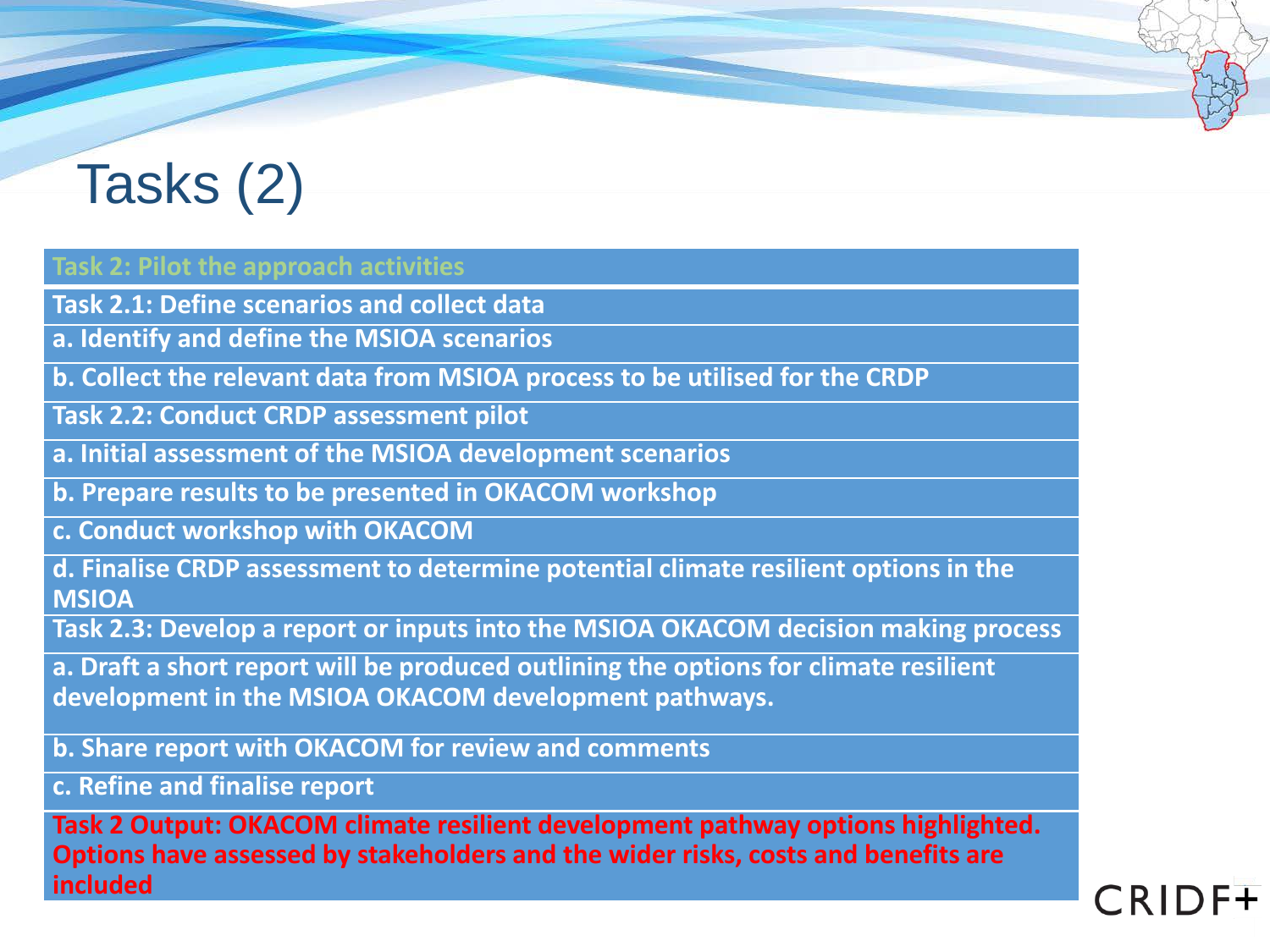### Tasks (3)

#### **Task 3: Develop a full CRDP approach activities**

**Task 3.1: Develop a guidance document on the CRDP approach**

**a. Refine the CRDP approach and guidance document**

**b. Share report with OKACOM for review and comments**

**c. Finalise approach and guidance document** 

**Task 3 Output: A final CRDP approach and guidance document** 

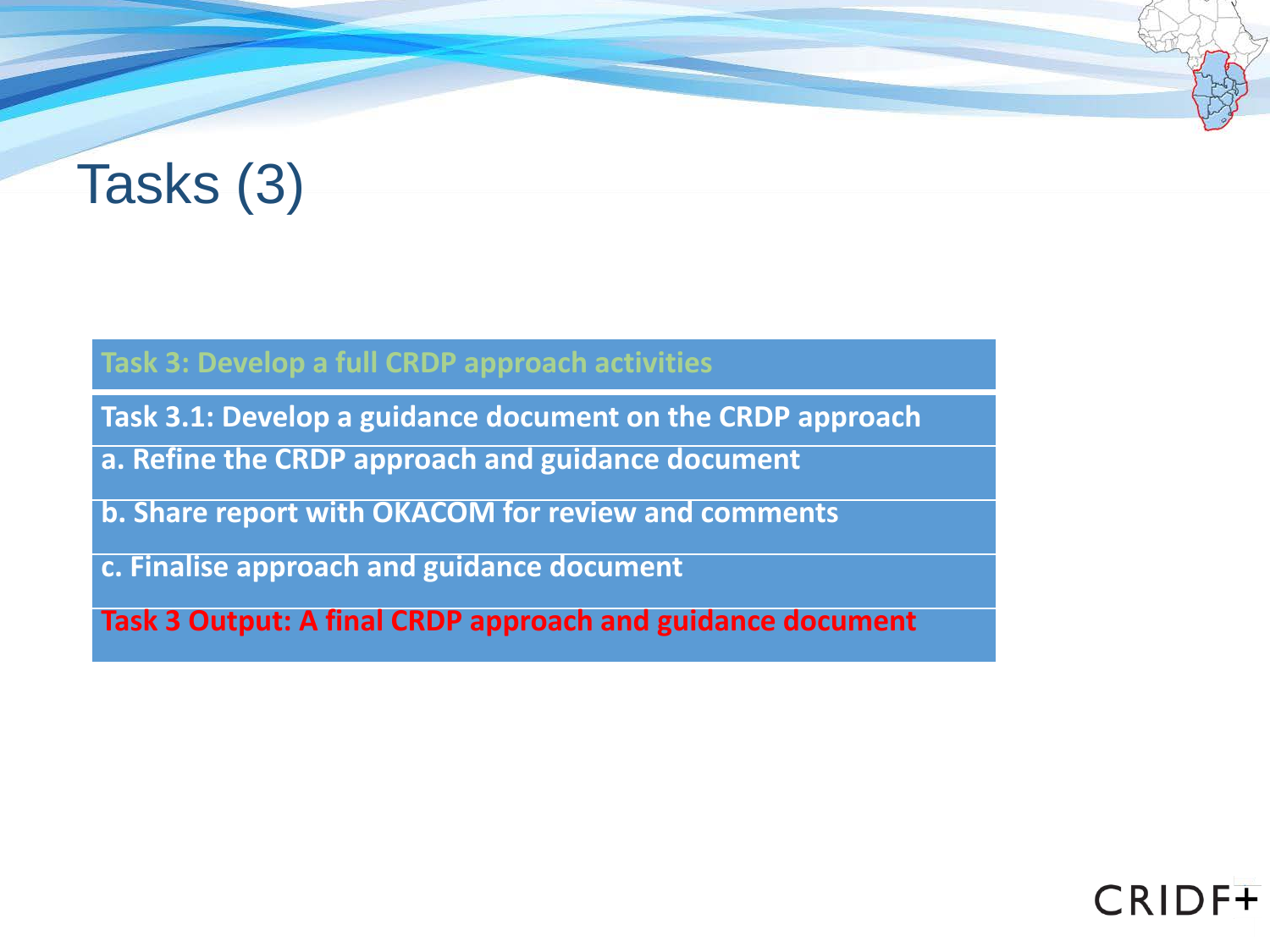### Political Economy

- Influencing: **Who**
	- OKACOM
	- Other RBOs
	- SADC
	- World Bank
	- Member states (spatial planning, economic development water agricultural sectors)
- Influencing: **What and Where**  potential uptake pathways
	- Other MSIOA processes (Zambesi?)
	- SADC Infrastructures planning process
	- Member state: spatial, sector or river basin plans
- Influencing: **How**
	- SADC & RBOs: presentation on guidance and pilot to SADC (e.g. Technical Cross Sectorial Working Group) and priority RBOs
	- Member states: Presentation on guidance and pilot e.g. at WRTC<br>CRID